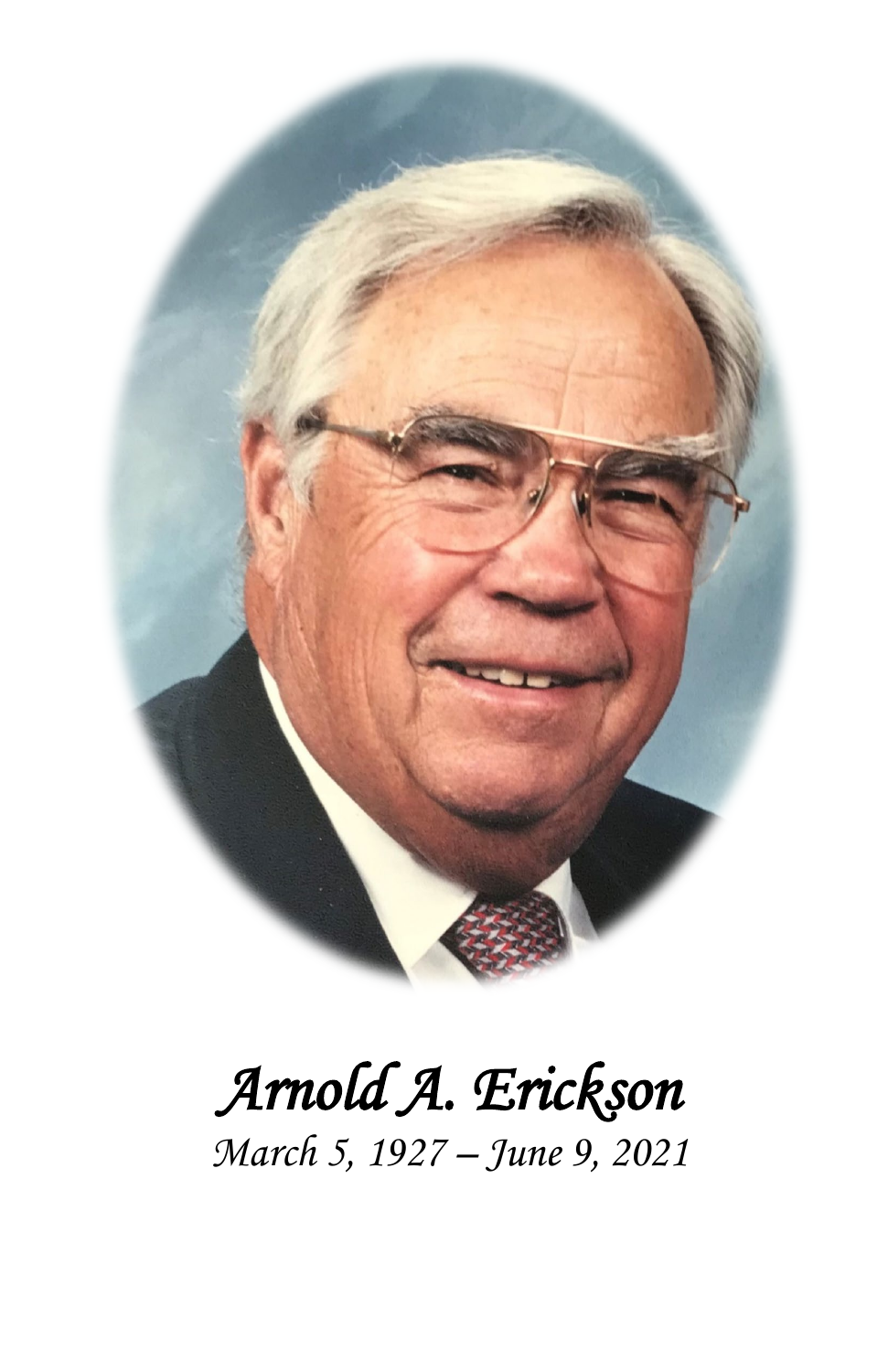# **A Service of Witness to the Resurrection**

In Loving and Grateful Memory of **Arnold A. Erickson** March 5, 1927 – June 9, 2021 July 12, 2021 Oak Grove Presbyterian Church Bloomington, Minnesota

#### **Prelude**

## **Call to Worship**

#### **Unison Prayer**

**O Lord our God,**

**We come before your gracious presence to mourn our loss, to receive comfort from your word and from one another, to contemplate our own mortality, to turn our hearts toward you.**

**Impress upon us in this hour that this world is not the end that satisfies our spirits, but a place of pilgrimage in which you have set us.**

**And so, amid the changes and fragility of this life, grant that our hearts may be fixed where true joys are found. In Jesus' name. Amen.**

| <b>Scripture</b>     | Psalm 23<br>(see page 3 to follow along) |                                             |
|----------------------|------------------------------------------|---------------------------------------------|
| <b>Remembrances</b>  |                                          | Paul, Dean, Elizabeth<br>& Carolyn Erickson |
| <b>Special Music</b> | "In The Garden"                          |                                             |
| <b>Scripture</b>     | John $14:1 - 3$                          |                                             |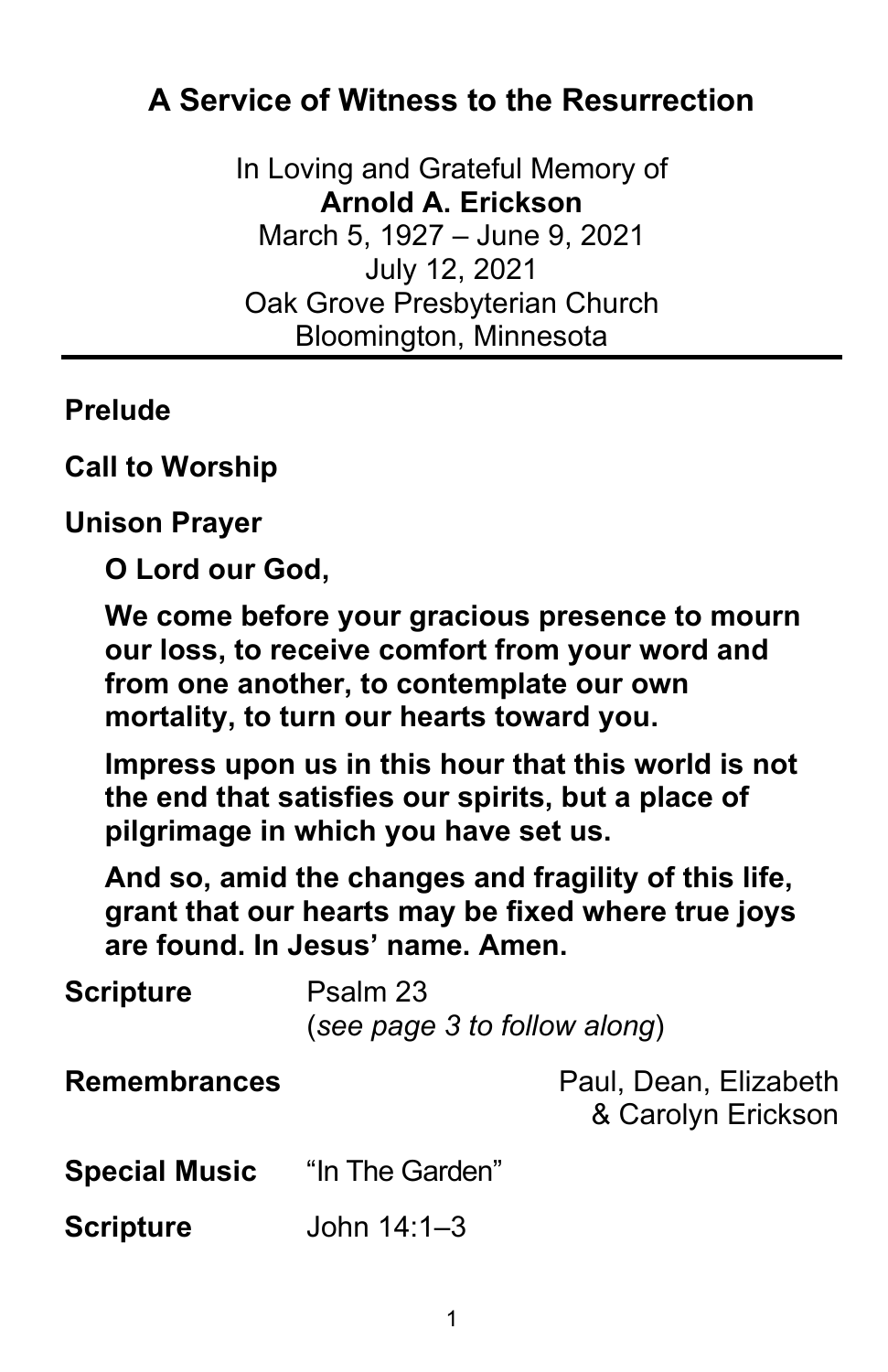**Homily**

**Prayer of Thanksgiving**

```
The Lord's Prayer (debts)
```
**Our Father, who art in heaven, hallowed be thy name, thy kingdom come, thy will be done, on earth as it is in heaven. Give us this day our daily bread; and forgive us our debts, as we forgive our debtors; and lead us not into temptation, but deliver us from evil. For thine is the kingdom, and the power, and the glory, forever. Amen.**

**Special Music** "Oh Love That Will Not Let Me Go" (*see page 3 for lyrics*)

**Commendation & Blessing**

## **Postlude**

0090000000

| Presiding Pastors Bart Roush & Mary Koon |  |
|------------------------------------------|--|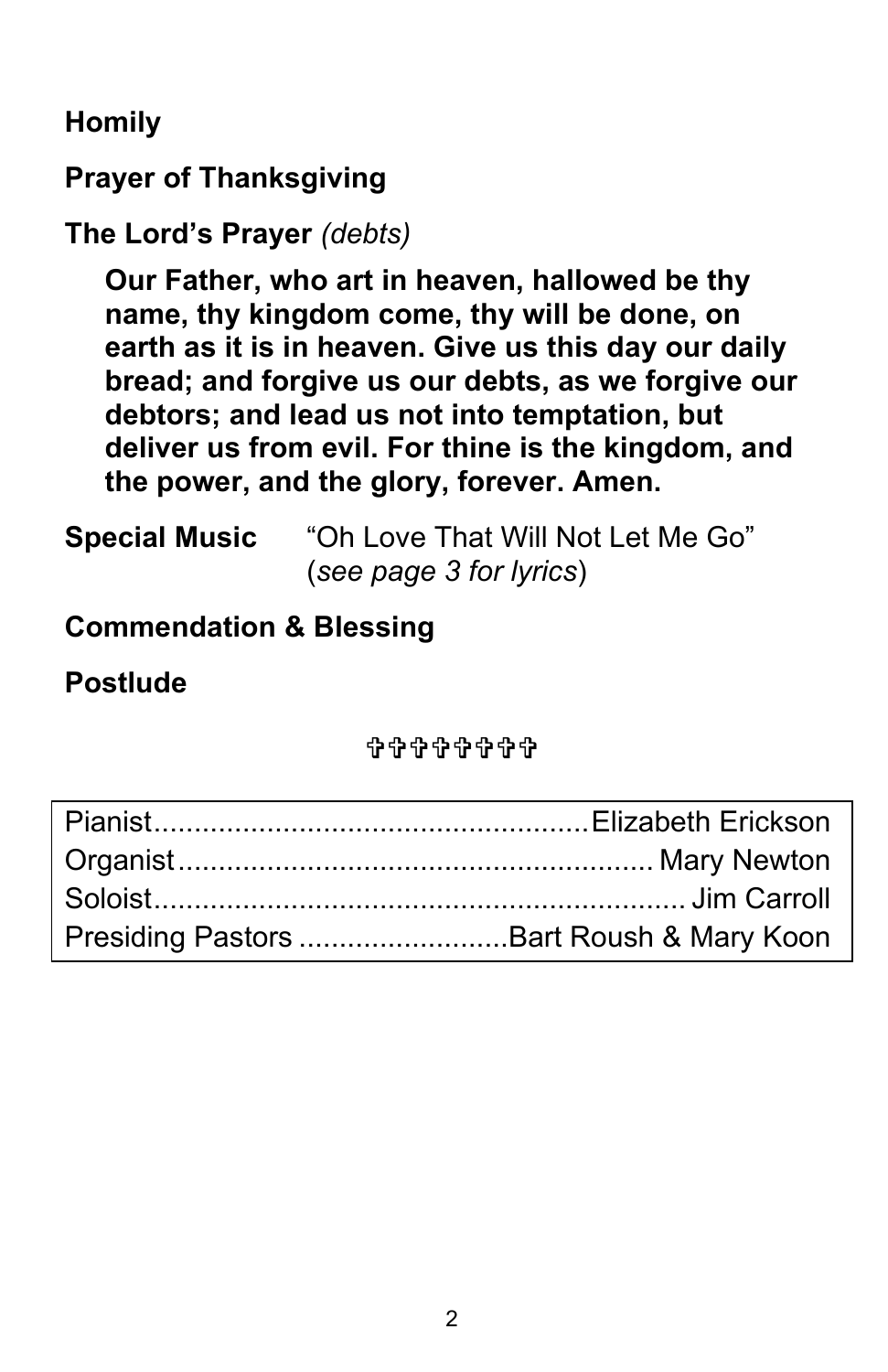# **Psalm 23**

The LORD is my shepherd, I shall not want. He makes me lie down in green pastures; he leads me beside still waters. He restores my soul. He leads me in paths of righteousness for his name's sake. Yea, though I walk through the valley of the shadow of death, I will fear no evil, for you are with me; Your rod and your staff, they comfort me. You prepare a table before me in the presence of my enemies. You anoint my head with oil; my cup overflows. Surely goodness and mercy shall follow me all the days of my life, And I will dwell in the house of the LORD forever.

## **O Love That Will Not Let Me Go**

Oh love that will not let me go I rest my weary soul in thee I give thee back the life I owe That in thine ocean depths its flow May richer, fuller be Oh light that followest all my way I yield my flickering torch to thee My heart restores its borrowed ray That in thy sunshine's blaze its day May brighter, fairer be Oh joy that seekest me through pain I cannot close my heart to thee I trace the rainbow through the rain And feel the promise is not…